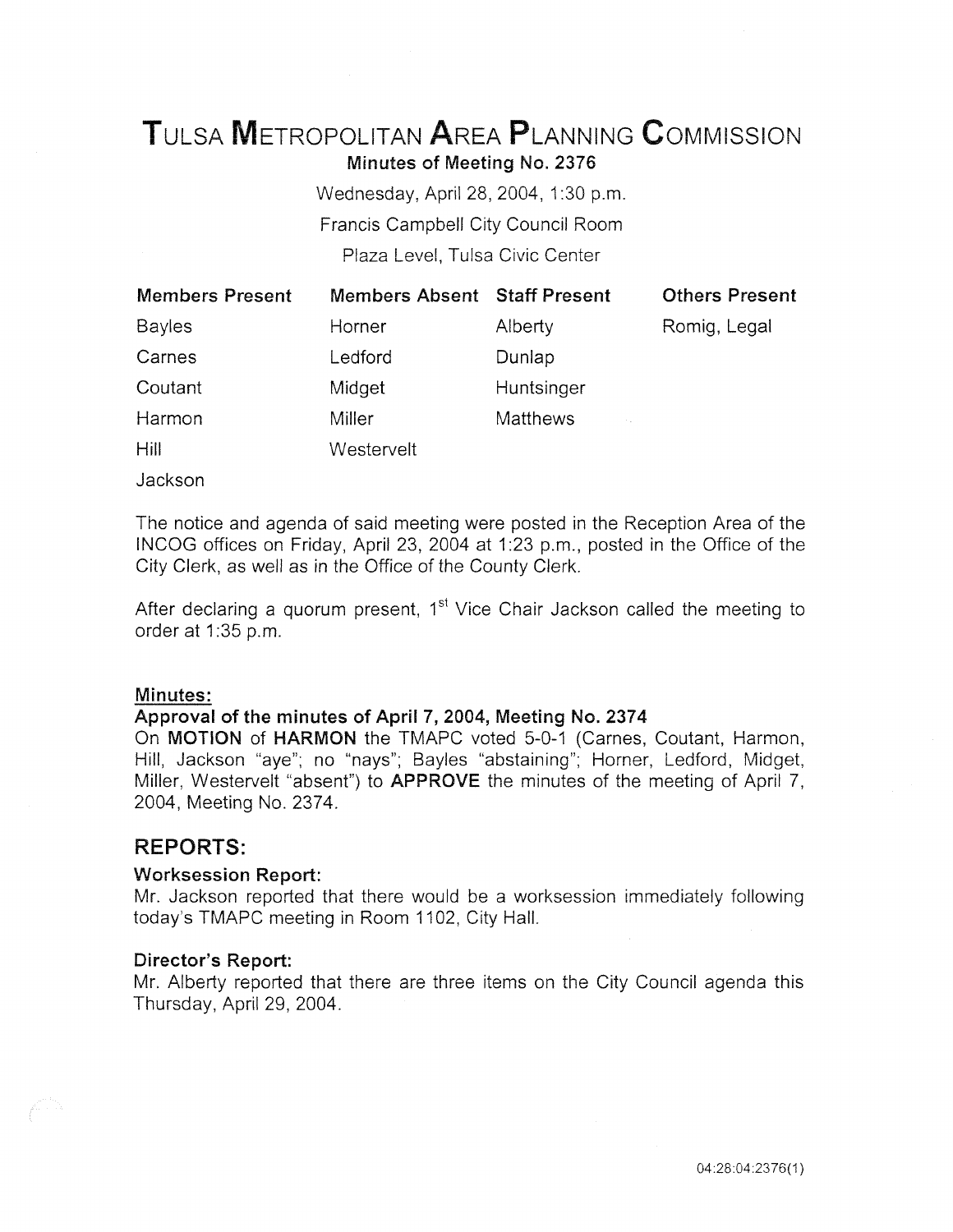# ZONING PUBLIC HEARING

Application No.: PUD-585-3 MINOR AMENDMENT

Applicant: Justin Cook (PD-18) (CD-7)

Location: Southwest corner of South Memorial Drive and East 61<sup>st</sup> Street

# STAFF RECOMMENDATION:

Staff has requested a continuance to May 19, 2004 for a new notice.

# There were no interested parties wishing to speak.

# TMAPC Action; 6 members present:

On MOTION of HARMON, TMAPC voted 6-0-0 (Bayles, Carnes, Coutant, Harmon, Hill, Jackson "aye"; no "nays"; none "abstaining"; Horner, Ledford, Midget, Miller, Westervelt) "absent") to CONTINUE the minor amendment for PUD-585-3 to May 19, 2003 at 1:30 p.m. per staff recommendation.

\* \* \* \* \* \* \* \* \* \* \* \*

Application No.: PUD-639-A-3 MINOR AMENDMENT

Applicant: Paul Coury (PD-6) (CD-9)

Location: East of the northeast corner of South Main Street and East 22<sup>nd</sup> **Street** 

# STAFF RECOMMENDATION:

The applicant is requesting a minor amendment to reduce the minimum required yard from the centerline of East 22<sup>nd</sup> Street from 40 feet to 37.5 feet on Lot 5, Block 1, The Tudors, to allow a bay window to extend 2.5 feet into the required yard.

PUD-639-A was approved by the City Council in March 2003. A maximum of ten single-family dwellings were permitted on Tract 1, which contains approximately 1.10 acres.

Staff finds that the request does not substantially alter the approved PUD standards or the character of the development. Therefore, staff recommends APPROVAL of the request to reduce the minimum required yard from the centerline of East 22<sup>nd</sup> Street from 40 feet to 37.5 feet on Lot 5, Block 1, The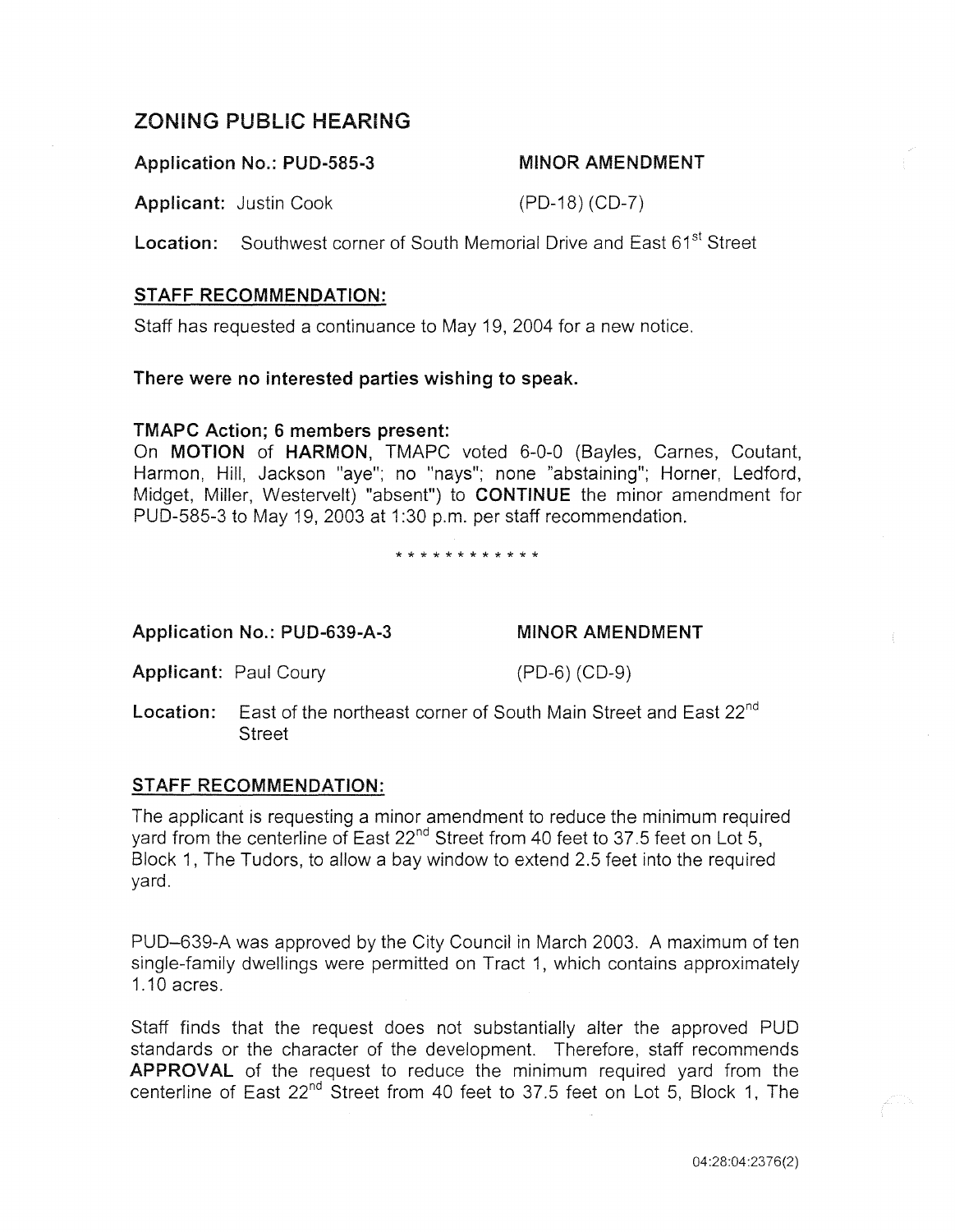Tudors to allow a bay window to extend 2.5 feet into the required yard for PUD-639-A-3.

The applicant indicated his agreement with staff's recommendation.

## There were no interested parties wishing to speak.

#### TMAPC Action; 6 members present:

On MOTION of HARMON, TMAPC voted 6-0-0 (Bayles, Carnes, Coutant, Harmon, Hill, Jackson "aye"; no "nays"; none "abstaining"; Horner, Ledford, Midget, Miller, Westervelt) "absent") to APPROVE the minor amendment for PUD-639-A-3 per staff recommendation.

#### \* \* \* \* \* \* \* \* \* \* \* \*

## Commissioners' Comments:

Commissioner Bayles commented that the City of Tulsa has lost a wonderful Citizen, Nancy Apgar. She further commented that Ms. Apgar would be truly missed.

There being no further business, the Chair declared the meeting adjourned at 1 :40 p.m.

Date Approved: Chairman

ATTEST: Tracy M. Bayles

**Secretary**